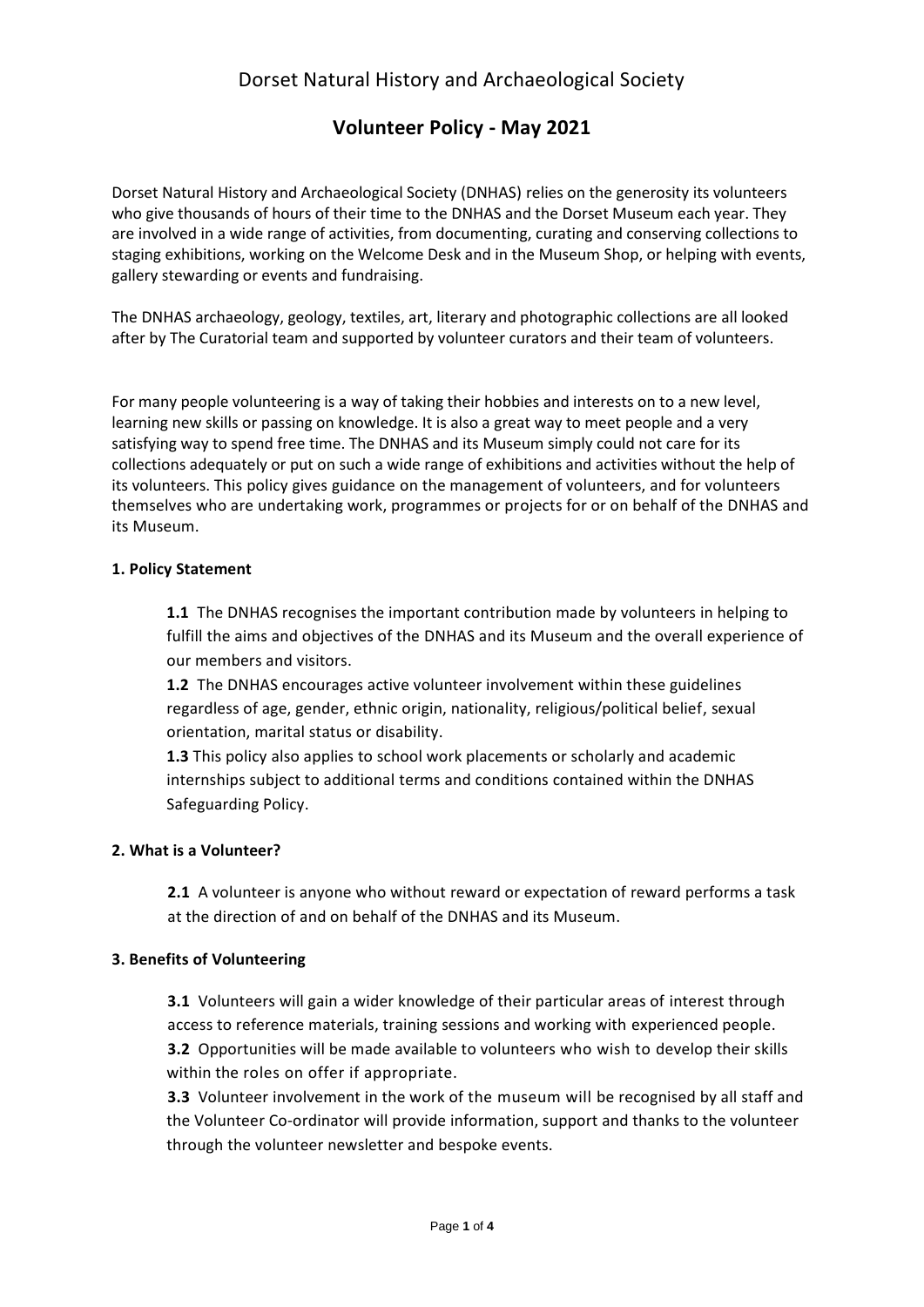#### **4. Recruitment**

**4.1** Opportunities will be promoted in widely accessible formats and the way in which potential volunteers can make contact with the DNHAS will be regularly reviewed. **4.2** Potential Volunteers will be required to complete a registration form and will be required to attend an interview.

**4.3** A full induction to the Museum and required training needs to be completed before undertaking volunteering (bespoke training to each area will be provided by the Head of Department)

**4.3** Volunteers will be appointed on their individual skill set and the individual's ability to carry out specified task.

**4.4** References will be requested for all volunteers.

**4.5** Criminal Record Bureau checks will be required for those working with children or vulnerable groups where necessary.

**4.6** Volunteers will be required to agree to the Volunteering Policy and carry out their agreed upon role

**4.7** After a period of three months your Head of Department will review your volunteering role with you to make sure the volunteering placement is suitable and any further support that may be needed for you to carry out your role, or other opportunities within the Museum if you want to expand your experience. **4.8** Either side can terminate the Volunteer Agreement at any time.

### **5. Induction, Training and Review**

**5.1** A full briefing will be given during the induction covering all aspects of the museum structure, customer care, signing in and out procedures.

**5.2** All Health and Safety and Emergency procedures will be covered in the induction including a tour of the relevant buildings.

**5.3** The volunteer should sign the Induction Checklist and Health and Safety Policy as confirmation that they have received and is satisfied with the induction provided.

**5.4** When placing the volunteer the DNHAS will endeavour to match their skills, talents and interests with the work required to be carried out.

**5.5** Volunteers will be assigned an Head of Department with knowledge of the work to be undertaken and working with volunteers.

## **6. Code of conduct**

**6.1** In engaging volunteers, the DNHAS recognises the rights of volunteers to:

- **a)** know what is expected of them and to be given an induction into the organisation.
- **b)** have clearly specified lines of support and supervision.
- **c)** be shown respect and appreciation.
- **d)** have safe working conditions and be fully aware of Health and Safety issues.
- **e)** be insured with DNHAS Public, Product and Employers Liability.
- **f)** know what their rights and responsibilities are if something goes wrong or a complaint is made and have an understanding of grievance and disciplinary procedures.
- **g)** be trained and receive ongoing opportunities for learning and development.
- **h)** be free from discrimination.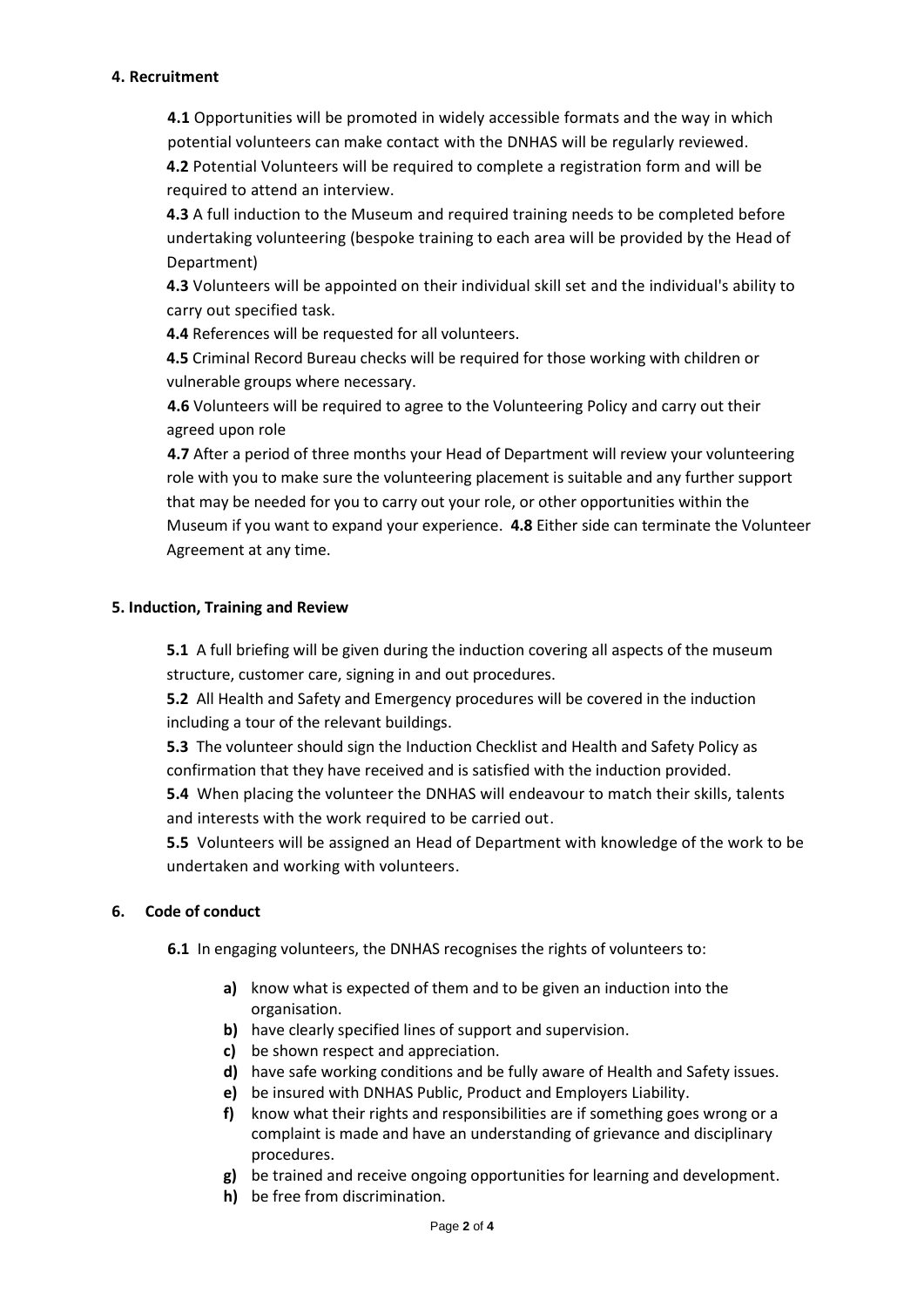- **i)** experience personal development through their participation as volunteers.
- **j)** ask for a reference.
- **k)** be consulted on decisions that will affect what they do.
- **l)** withdraw from voluntary work.
- **6.2** The DNHAS expects that volunteers will:
	- **a)** attend the induction and training before commencing the appointment.
	- **b)** carry out their tasks in a way which corresponds to the aims and values of the DNHAS and its Museum.
	- **c)** work within agreed guidelines and remits and to agreed standards.
	- **d)** treat staff, other volunteers, members and visitors with respect regardless of gender, sexual orientation, age, parental or marital status, disability, religion, colour, race, ethnic or national origins, or socio/economic background.
	- **e)** be appropriately addressed for the duties you are carrying out and wear an identity badge. (Please speak to your Head of Department for guidance)
	- **f)** be punctual, reliable and adhere to arranged working hours.
	- **g)** respect confidentiality.
	- **h)** attend training and support sessions where agreed.
	- **i)** recognise that the DNHAS and its Museum has the right to terminate a volunteer's placement if their services are no longer needed for any reason and at any time.
	- **j)** allow copyright for creative works carried out by volunteers for the DNHAS and its Museum to belong to the DNHAS.
	- **k)** carry out the reasonable instructions of persons in authority.

## **7. Grievance Procedure**

**7.1** We recognise that from time to time you may wish to raise issues relating to your volunteering, or discuss matters that are causing personal concern. It is our policy to encourage free communication between volunteers and their Head of Department to ensure that any problem or issue arising during the course of volunteering can be resolved as fairly and quickly as possible.

**a. Informal stage** In order to achieve a speedy resolution of any problem or issue that you may have, you should start by having an informal discussion your immediate Line Manager. Having an informal discussion can quite often solve the problem. Should your grievance concern your Head of Department then the matter should be raised with the Commercial Director.

**b. Formal stage** If the matter cannot be resolved by informal discussion or if you are not satisfied with the outcome of the informal discussion, then you must inform the Commercial Director that you wish to take the matter further and submit a formal written grievance within 14 days to the next level of management. You should try to explain fully the nature of your complaint and send the written grievance to us.

Every effort will be made to resolve your grievance at a formal hearing without unreasonable delay. At the hearing, you have the right to be accompanied by either a work colleague or an accredited Trade Union representative. You will receive the outcome of the hearing in writing. All grievance proceedings and records will be kept confidential.

**c. Appeal stage** Following the grievance meeting, if you are still not entirely satisfied or consider you have not been fairly treated you may appeal in writing. Your appeal should say